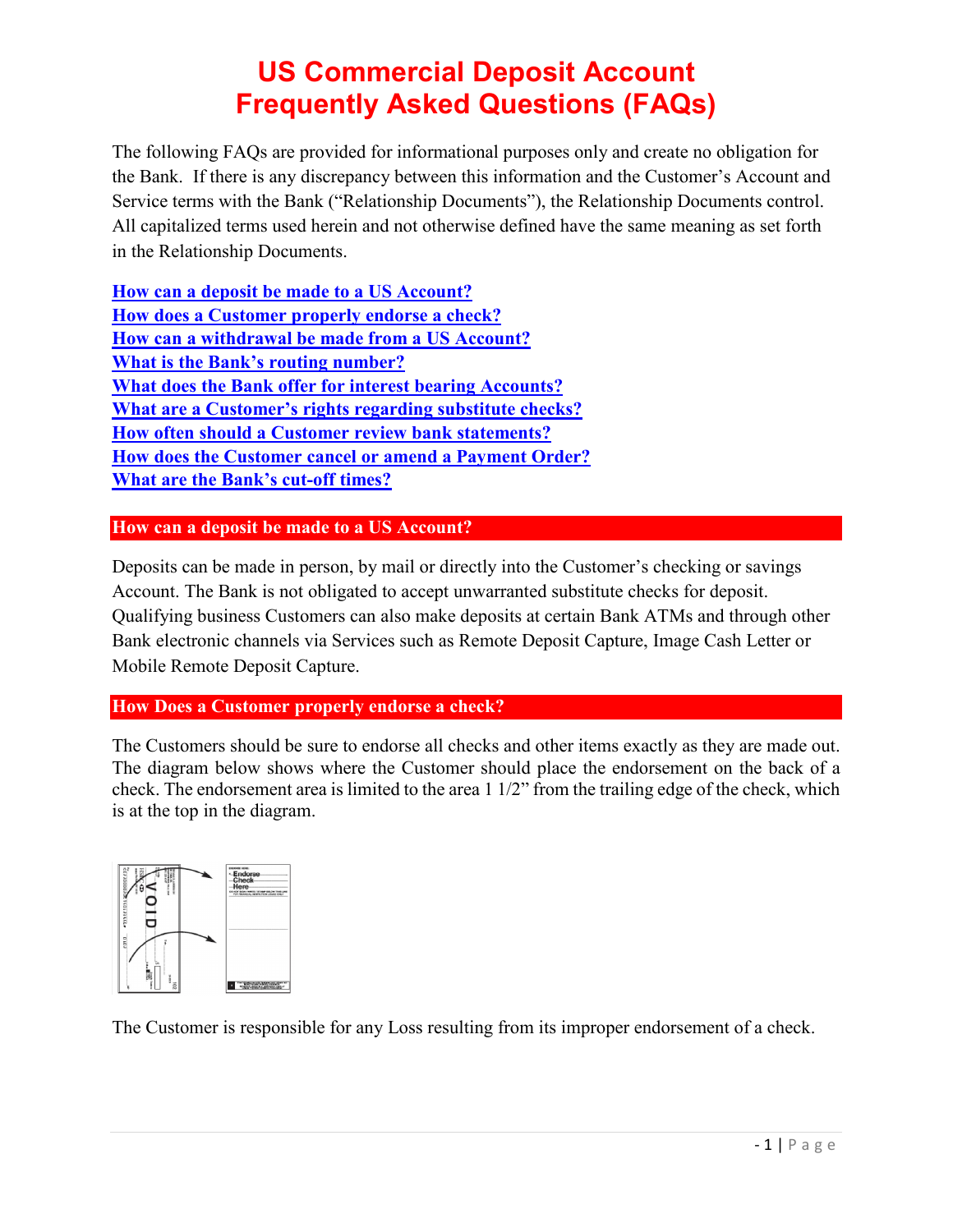### <span id="page-1-0"></span>**How can a withdrawal be made from a US Account?**

Customers can withdraw funds from a checking Account in person by presenting a signed check payable to the Customer or to "cash." Withdrawals from checking or savings Accounts can also be processed in person or by mail with a signed withdrawal order, at the Bank's ATMs, or by other electronic channels. The Bank's ATMs and other electronic channels can be used to facilitate transfer of funds from checking or savings accounts.

In addition, Customers can withdraw interest credited, during the current term or at maturity, on CDs in person, by mail or through other electronic channels.

### **What is the Bank's routing number?**

The Bank's routing number is 02200020.

### <span id="page-1-1"></span>**What does the Bank offer for interest bearing Accounts?**

The Bank offers a variety of checking and savings Accounts that may earn a preferred rate of interest. Interest rates, compounding periods, balance computation methods, and minimum balance requirements are explained in the Terms and Charges provided at the time of Account opening, as the same may be amended from time to time.

#### <span id="page-1-2"></span>**What are a Customer's rights regarding substitute checks?**

In certain cases, federal law provides a special procedure that allows a Customer to request a refund for Losses suffered if a substitute check is posted to their Account (for example, if the Customer thinks that the Bank withdrew the wrong amount from their Account or that the Bank withdrew money from the Account more than once for the same check). The Losses the Customer may attempt to recover under this procedure may include the amount that was withdrawn from the Account and fees that were charged as a result of the withdrawal (for example, bounced check fees). If the Customer believes a loss was suffered relating to a substitute check that was received and posted to their Account, it should contact an HSBC Relationship Manager or Client Services Representative.

The amount of the Customer's refund under this procedure is limited to the amount of the Customer's loss or the amount of the substitute check, whichever is less. The Customer is also entitled to interest on the amount of the refund if the Account is an interest bearing account. If the Customer's loss exceeds the amount of the substitute check, the Customer may be able to recover additional amounts under other applicable Law.

If this procedure is used, the Customer may receive up to \$2,500 of the refund (plus interest if the Account earns interest) within ten (10) Business Days after the Bank receives the Customer's claim and the remainder (plus interest if the Account earns interest) no later than forty-five (45)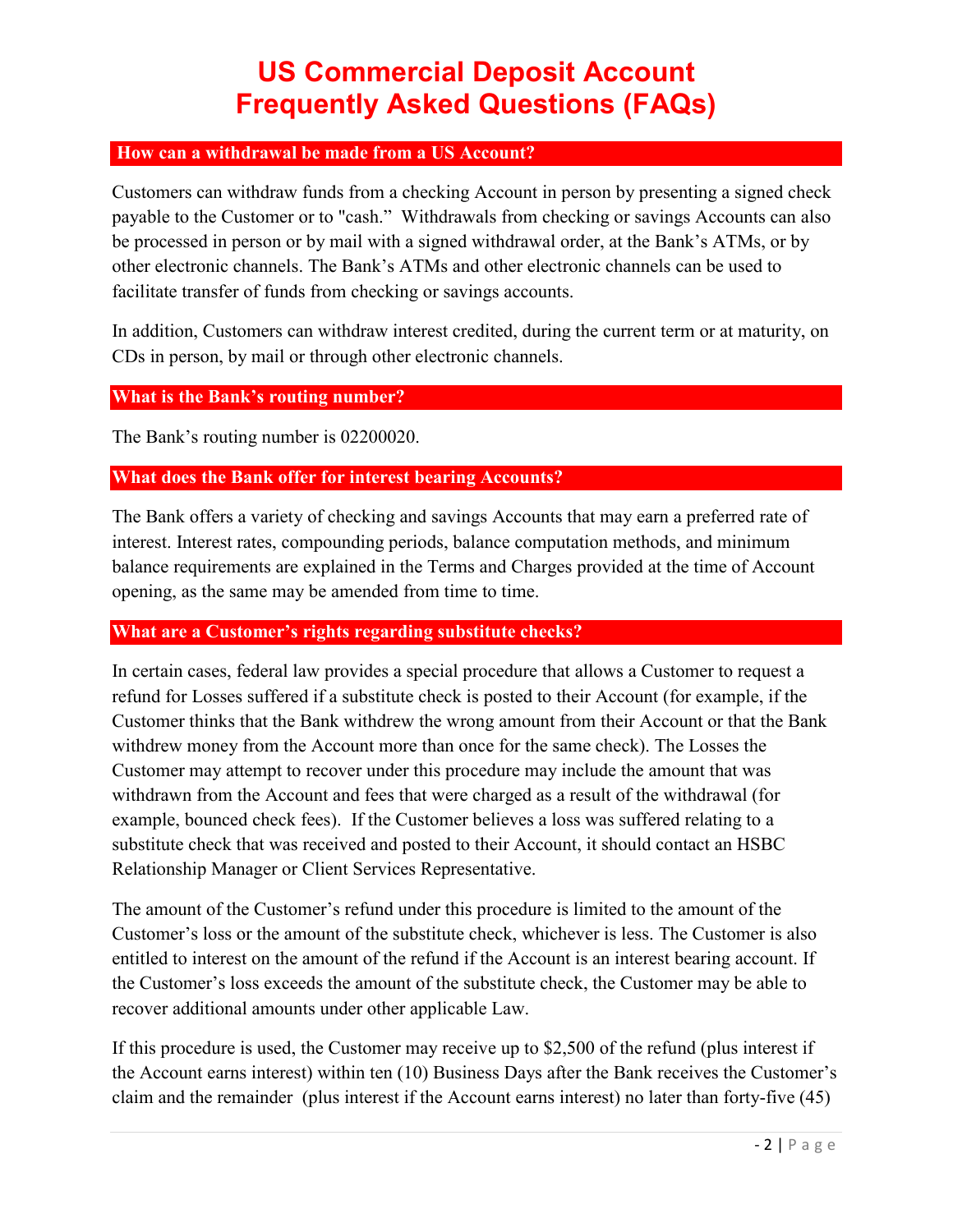calendar days after such receipt of the Customer's claim. The Bank may reverse the refund (including any interest on the refund) if the Bank later is able to demonstrate that the substitute check was correctly posted to the Customer's Account.

The Bank must be contacted within forty (40) calendar days of the date that (i) the substitute check was mailed, or made available to the Customer or (ii) the Account statement showed that the substitute check was posted to the Account, whichever is later. The Bank will extend this time period if the Customer is not able to make a timely claim because of extraordinary circumstances. The Customer's claim must include:

- (i) a description of why the Customer has suffered a Loss (for example, the amount withdrawn was incorrect);
- (ii) an estimate of the amount of the Loss;
- (iii) an explanation of why the substitute check received is insufficient to confirm that the Customer suffered a loss; and
- (iv) a copy of the substitute check and/or the following information to help the Bank identify the substitute check: the check number, the name of the person to whom the Customer wrote the check, the amount of the check.

The Bank is not obligated to accept unwarranted substitute checks for deposit or to cash a substitute check over the counter.

### <span id="page-2-0"></span>**How often should a Customer review bank statements?**

It is to the Customer's advantage to perform a daily review of Account activity.

#### <span id="page-2-1"></span>**How does the Customer cancel or amend a Payment Order?**

While the Bank will use reasonable efforts to comply, it cannot guarantee the success of a Payment Order cancellation or amendment. The following is provided as guidance only. The Customer should reach out to Global Liquidity and Cash Management (GLCM) Client Services for additional details.

**ACH Transactions** cannot be amended but may be deleted or reversed for error correction, within five (5) Business Days, through HSBCnet ACH Self Service, in accordance with the NACHA Operating Rules.

**RTP Payments** cannot be amended but the Sender can submit a cancellation request for any reason and the Bank will send a Request for Return of Funds instruction to the RTP network in accordance with the RTP Operating Rules.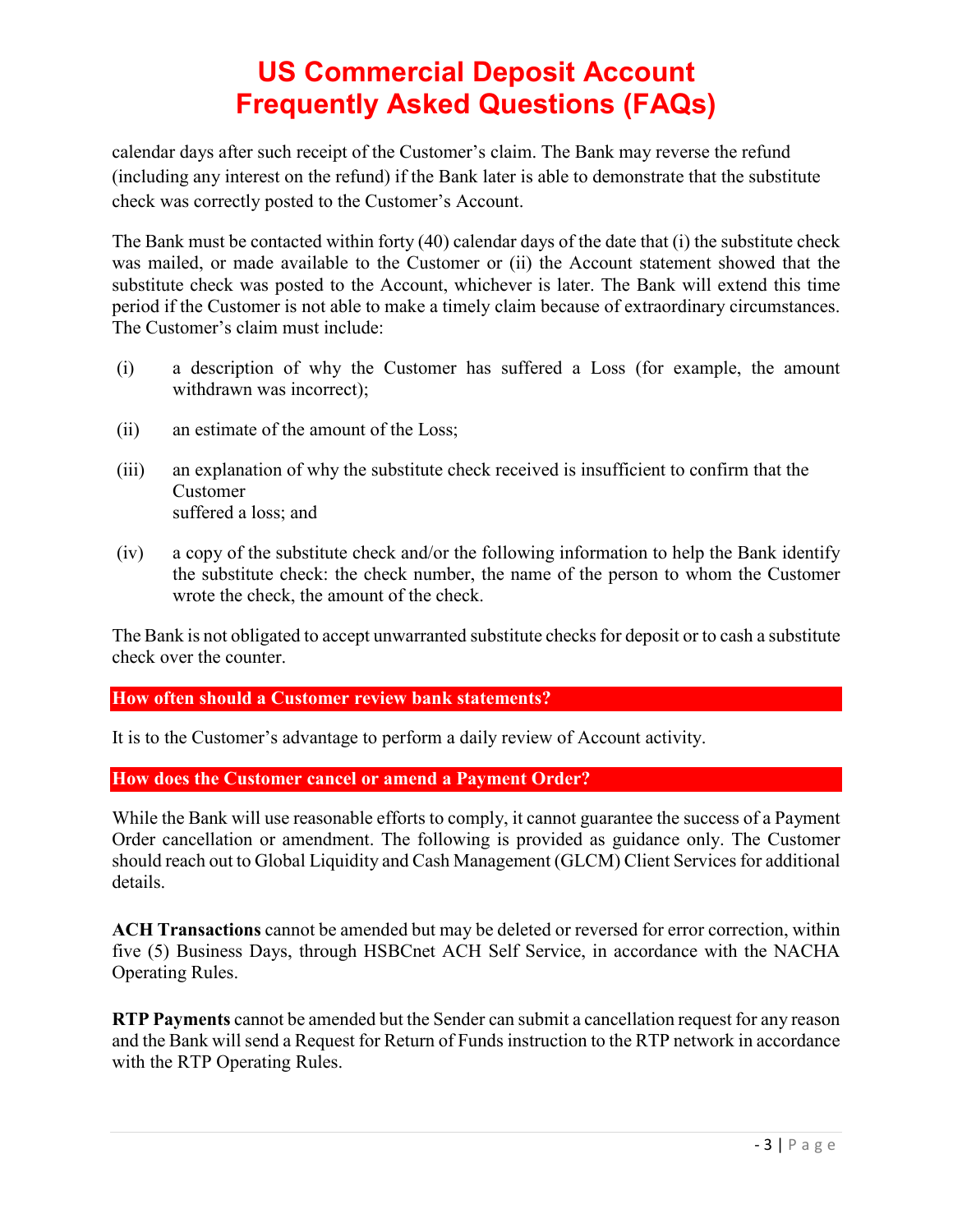**Check Outsourcing**: The Customer should make cancellation requests by 11 a.m. Eastern Time on the day immediately following the Bank's receipt of the Check Outsourcing Instruction. Amendments may not be made. HSBC eMarketplace online portal has a 'check pull' tool that allows Customers that have the appropriate access to have checks re-directed or destroyed.

**Bill Pay**: Only recurring payments set up via the Bill Payment Service can be cancelled or amended, as long as the request is received through HSBCnet before the bill payment process date of the next recurring bill payment. Once a recurring bill payment is cancelled, all future bill payments to that payee will also be cancelled and the Customer must reschedule future bill payments to that payee.

#### **Wires/Funds Transfers:**

- HSBCnet Customers: The Bank recommends the Customer access the "Message Centre" and submit a request to the Bank to cancel, recall or amend a previously submitted Payment Order.
- SWIFT Customers: The Bank recommends Customers use message type MT192/SWIFT gpi gSRP when requesting cancellations, which allows for an automated cancellation feature. Subsequent to a successful cancellation, a MTn96 message is sent to the Customer confirming the cancellation.
	- If the Bank receives a cancellation request, but the Customer does not receive a MTn96 confirming cancellation, an investigation case will be opened to begin the recall process.
	- An amendment request must be received via authenticated means (i.e., MT199).

#### <span id="page-3-0"></span>**What are the Bank's cut-off times?**

Unless otherwise stated, times are in Eastern Time and on Business Days.

| Wires / Funds Transfers / Inter-account<br><b>Transfers</b> | Cut-off times via HSBCnet /<br>e-Channel | <b>Cut-off times via SWIFT</b><br><b>Payments</b> |
|-------------------------------------------------------------|------------------------------------------|---------------------------------------------------|
| Foreign Currency Wire with real-time FX quote               | $5:00$ p.m.                              | $5:00$ p.m.                                       |
| Foreign Currency Wire                                       | $5:00$ p.m.                              | $5:00$ p.m.                                       |
| Domestic/International Wire (USD)                           | $6:15$ p.m.                              | $6:45$ p.m.                                       |
| Inter-account Transfer (Book Transfer)                      | $6:45$ p.m.                              | $6:45$ p.m.                                       |

| <b>US Payables</b>               | Cut-off times via HSBCnet / | <b>Cut-off times via HSBC</b> |
|----------------------------------|-----------------------------|-------------------------------|
|                                  | e-Channel                   | <b>Connect</b>                |
| <b>ACH Credits &amp; Debits</b>  | $9:15$ p.m.                 | $9:00$ p.m.                   |
| Same Day ACH Credits & Debits    | $3:00$ p.m.                 | $1:30$ p.m.                   |
| Global Disbursements             | N/A                         | $3:45$ p.m.                   |
| Electronic Payment Authorization | $5:00$ p.m.                 | N/A                           |
| Check Outsourcing                | N/A                         | $8:00$ p.m.                   |
| Positive Pay - Issue Files       | $10:00$ p.m.                | $10:00$ p.m.                  |
| Bill Pay                         | 8:30 p.m.                   | N/A                           |
| Stop Checks on HSBCnet           | $8:00$ p.m.                 | N/A                           |